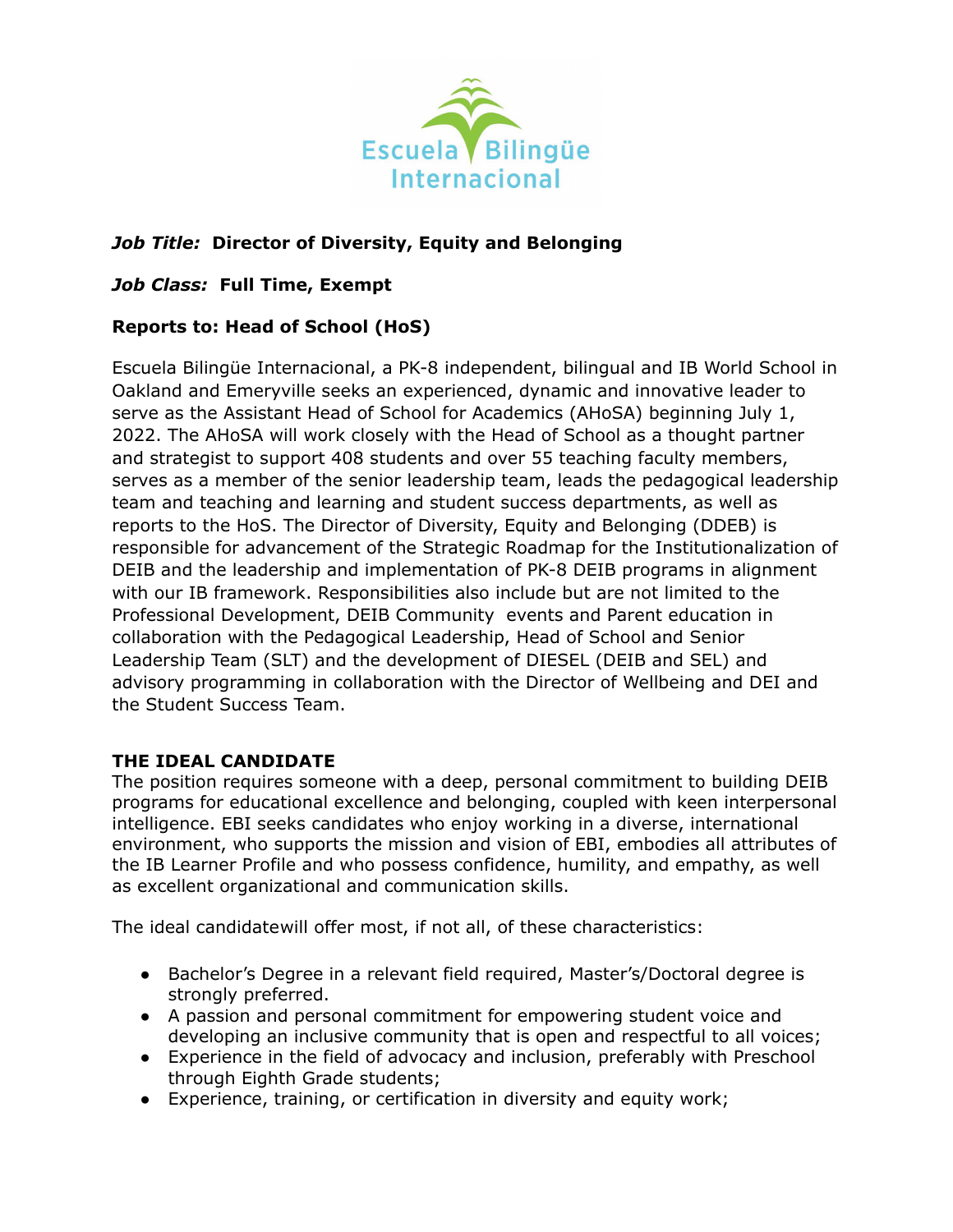

- Time-management skills and the ability to support the needs of multiple constituencies;
- Two more years of experience as an academic leader as a member of the leadership team is required, preferably in an independent school.
- Bilingual in Spanish and English preferred
- The ability to work closely with teachers to support and facilitate their collaboration, creativity and collegiality.
- Experience in hiring, supporting, developing, and retaining a diverse faculty and administrative staff.
- Knowledge of the IB Programmes, in particular PYP and MYP preferred
- Strong understanding of the physical, social and emotional developmental stages of students ages 3 to 15.
- Proven commitment to DEIB/social justice, including anti-bias and safe identity educational practices.
- Strong knowledge and experience with best practices in Elementary and Middle School curriculum, instruction, and assessment.
- Strong knowledge and expertise of education technology and blended learning.
- Ability to maintain composure, confidentiality, tact, sensitivity, and flexibility during peak stress periods and crisis situations.
- Willingness to lead and collaborate with diverse constituencies and teams
- Flexibility, given the uncertain times we are living through
- Commitment to 21st-century education, including knowledge of the key role of SEL practices in whole child education and international mindedness
- Joyful and empathetic educator who is a strategic thinker and a visionary builder.
- A champion of both students and faculty and staff.
- Thoughtful and adept at conflict resolution. Empathetic problem-solver.
- Collaborative leadership style and intentional commitment to life-long learning.
- Courage to support and/or make difficult or unpopular decisions, when needed.
- Excellent interpersonal, communication, listening, and organization skills.

## *Major Areas of Responsibility:*

The Director of Diversity, Equity and Belonging (DDEB) will be a member of the EBI leadership team responsible for overseeing the creation, implementation, and ongoing review of the EBI Strategic Roadmap for Diversity, Equity, and Inclusion and Belonging in partnership with the HoS and the DEIB team. The DDEB also supports the mission by developing and implementing programs designed to foster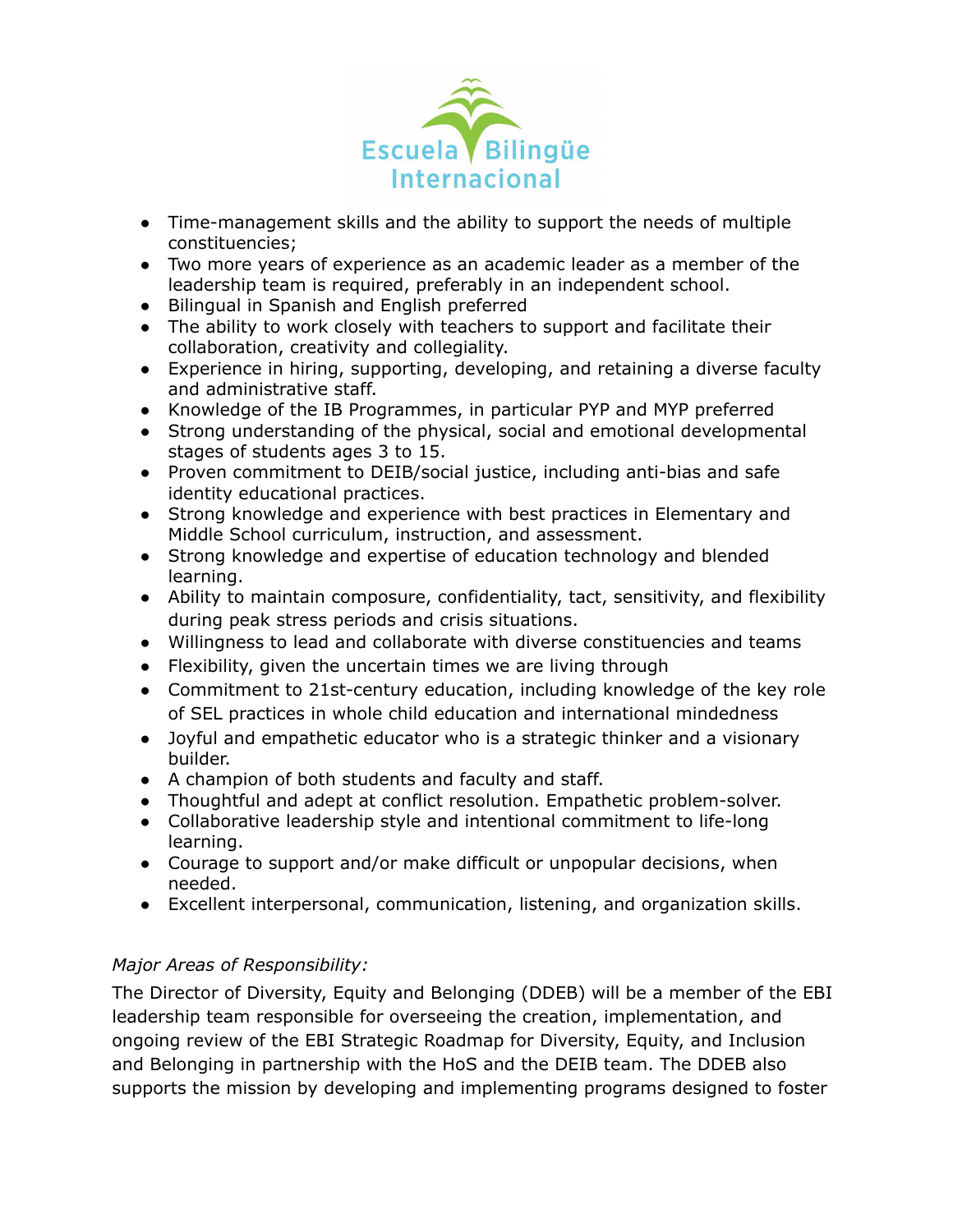

a sense of belonging for all students, staff and community members. The Director, as a member of the DEIB Team, will also work to ensure that systems are in place to support student success in all aspects of student life, including SEL and DEIB work. The DDEB regularly uses discretion and independent judgment to design, manage, and co-create DEIB-focused programs for overall wellness. EBI believes that diverse experiences, identities, and perspectives are fundamental to academic, social and emotional growth, as well as preparing students for the world they will inherit. The DDEB will be passionate about DEIB and social justice, serve as a member of the senior leadership team and operationalize practices that build equity. The DDEB will educate, advise, coach, and collaborate with leaders, faculty, staff, and students to develop an inclusive mindset. They will facilitate the sharing and fostering of best practices regarding DEI across all divisions of the organization.

- Serves as part of the SLT and staff liaison to the BoT DEICom as requested by the HoS
- Partner with school leadership to enhance, create, and implement innovative programs to ensure equitable internal practices and support diversity and inclusion at EBI. This includes recruitment and retention of students, faculty and staff.
- Translate strategies into tactical plans with clear actions, accountability, and goals to promote equitable DEIB practices
- Work in conjunction with school leadership to develop institutional accountability metrics to evaluate progress on cultural and systemic change in DEIB, and share progress with the EBI community and BoT as requested by the HoS
- Develop training opportunities to educate staffulty, and students on how to recognize, accommodate and appreciate individual differences
- Implement expectations for DEIB skills for all faculty and staff, and establish systems of accountability
- Collaborate with HR and school leadership on programs to attract, hire, retain, and promote a diverse workforce
- Partner with the Senior Leadership team to integrate DEIB and restorative justice practices into core decisions through the organization
- Stay current on emerging issues and trends in DEIB work and make recommendations as there are opportunities
- Ensure the School's climate and culture are healthy through the regular collection and analysis of data to inform strategic decision making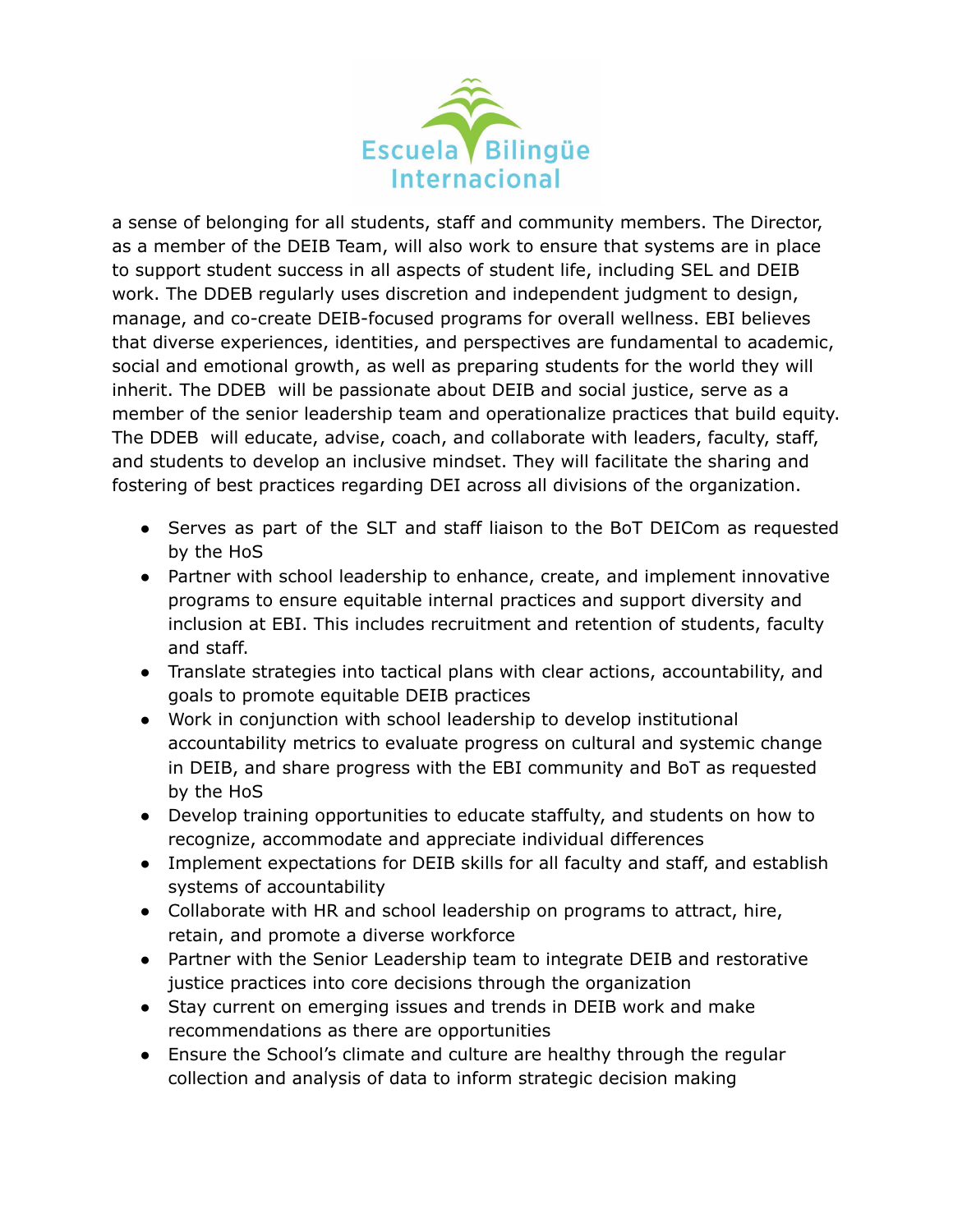

- Work with the admissions office to recruit, welcome and support students and families and to support diversity reception events
- Support Principals, the Student Success Team (SST) and faculty in the development of curriculum to support the infusion of themes related to equity and justice
- Develop & promote systems that ensure equity in student access to schoolwide resources & programs
- Promote and facilitate language access for school-sponsored programming and events
- Support the Admissions department with the admission process, Business Office with tuition assistance/Diversity fund, and DEIB alignment
- Support Principals and Student Life/Deans in the development and implementation of a Restorative justice approach in advisory sessions for MS and LS to help community members through bias incidents and microaggressions
- Coordinate, prepare and/or provide professional development around DEIB
- Partner with the Advancement department to maintain and manage DEIB Communications plans as well as DEIB dashboards as requested.
- Support & facilitate the implementation of a DEIB elective class for MS
- Coordinate and support, parent and staff affinity groups to promote a more equitable school community
- Serve as a SEED Facilitator
- Coordinate events and programs within the school to educate the community and raise awareness of multiple perspectives, social justice, cultures and experiences
- Create opportunities and connections with those outside of the school community, locally, nationally, and internationally
- Track, document, and report on DEIB priorities and established targeted growth goals
- Perform other duties as assigned by the HoS

## **Application Process**

To be considered for the position, please complete an [application,](https://www.ebinternacional.org/sites/default/files/EMPLOYMENT%20APPLICATION_11_25%20%281%29.pdf) and send a letter of interest, a resume, and contact information for at least *three professional references,*